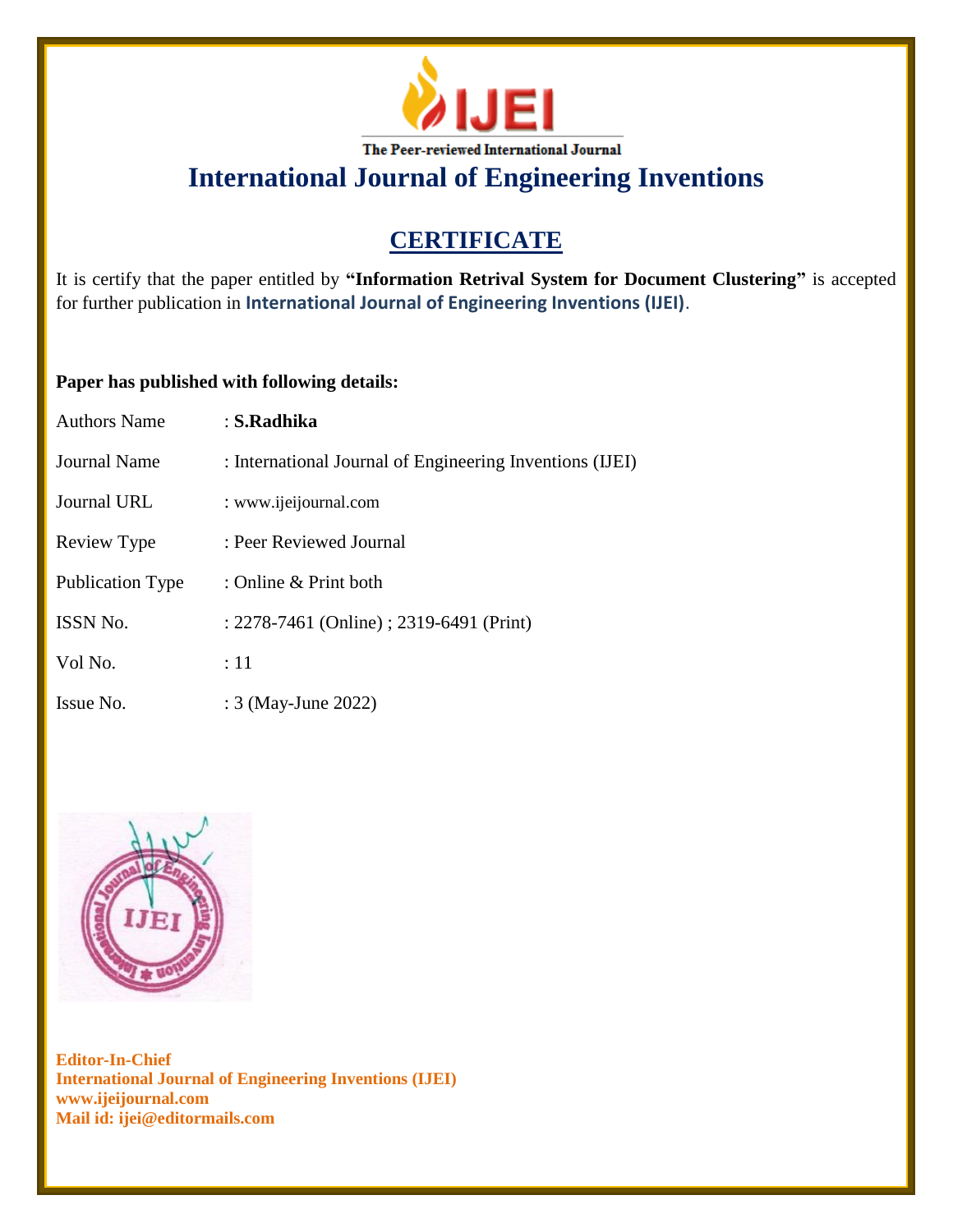

# **CERTIFICATE**

It is certify that the paper entitled by **"Information Retrival System for Document Clustering"** is accepted for further publication in **International Journal of Engineering Inventions (IJEI)**.

### **Paper has published with following details:**

| <b>Authors Name</b> | : M.Sindhuja                                             |
|---------------------|----------------------------------------------------------|
| <b>Journal Name</b> | : International Journal of Engineering Inventions (IJEI) |
| <b>Journal URL</b>  | : www.ijeijournal.com                                    |
| Review Type         | : Peer Reviewed Journal                                  |
| Publication Type    | : Online & Print both                                    |
| ISSN No.            | : 2278-7461 (Online) ; 2319-6491 (Print)                 |
| Vol No.             | :11                                                      |
| Issue No.           | : 3 (May-June 2022)                                      |

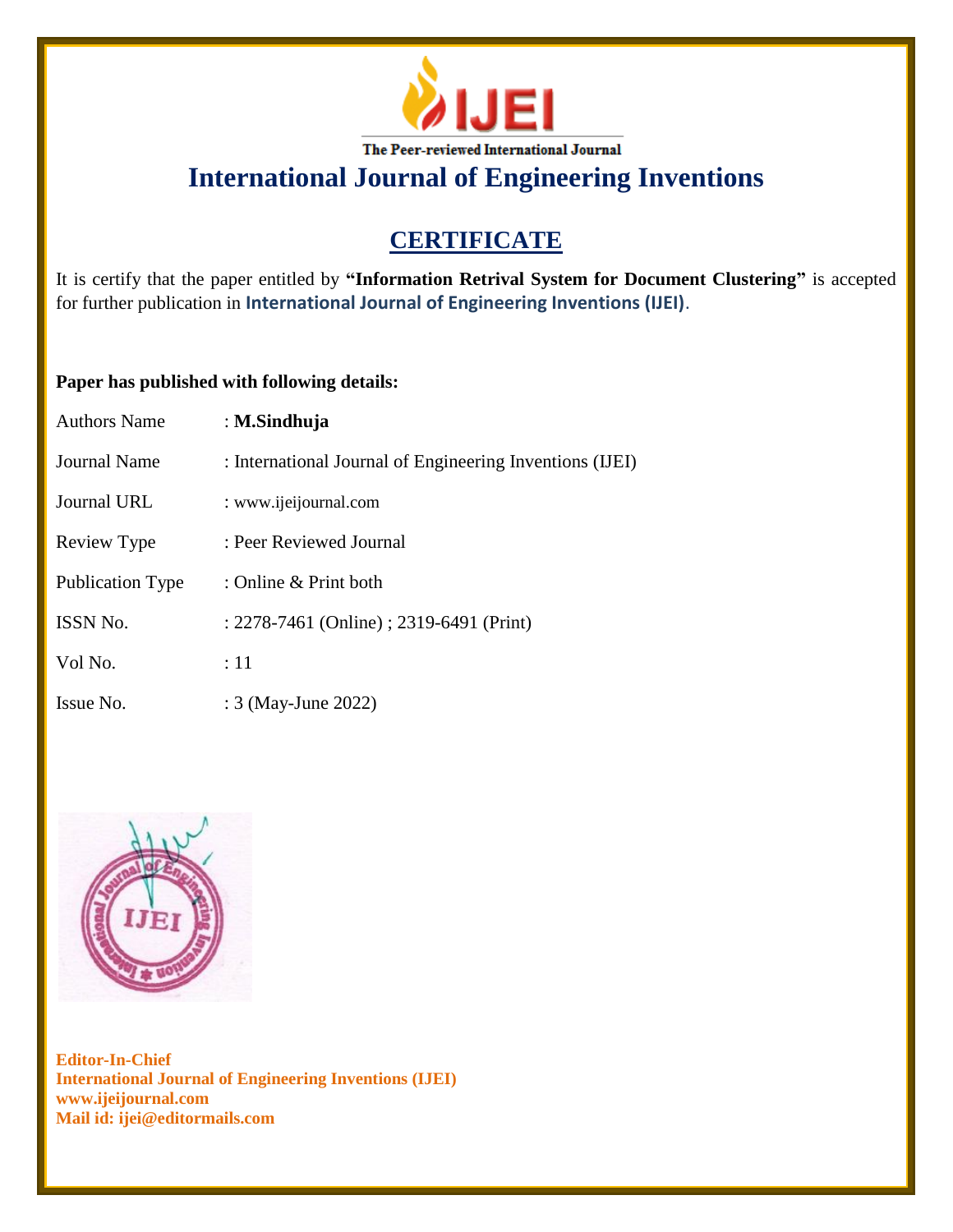

# **CERTIFICATE**

It is certify that the paper entitled by **"Information Retrival System for Document Clustering"** is accepted for further publication in **International Journal of Engineering Inventions (IJEI)**.

### **Paper has published with following details:**

| <b>Authors Name</b>     | : $M.A$ rjun                                             |
|-------------------------|----------------------------------------------------------|
| <b>Journal Name</b>     | : International Journal of Engineering Inventions (IJEI) |
| <b>Journal URL</b>      | : www.ijeijournal.com                                    |
| Review Type             | : Peer Reviewed Journal                                  |
| <b>Publication Type</b> | : Online & Print both                                    |
| ISSN No.                | : 2278-7461 (Online) ; 2319-6491 (Print)                 |
| Vol No.                 | $\div 11$                                                |
| Issue No.               | : 3 (May-June 2022)                                      |

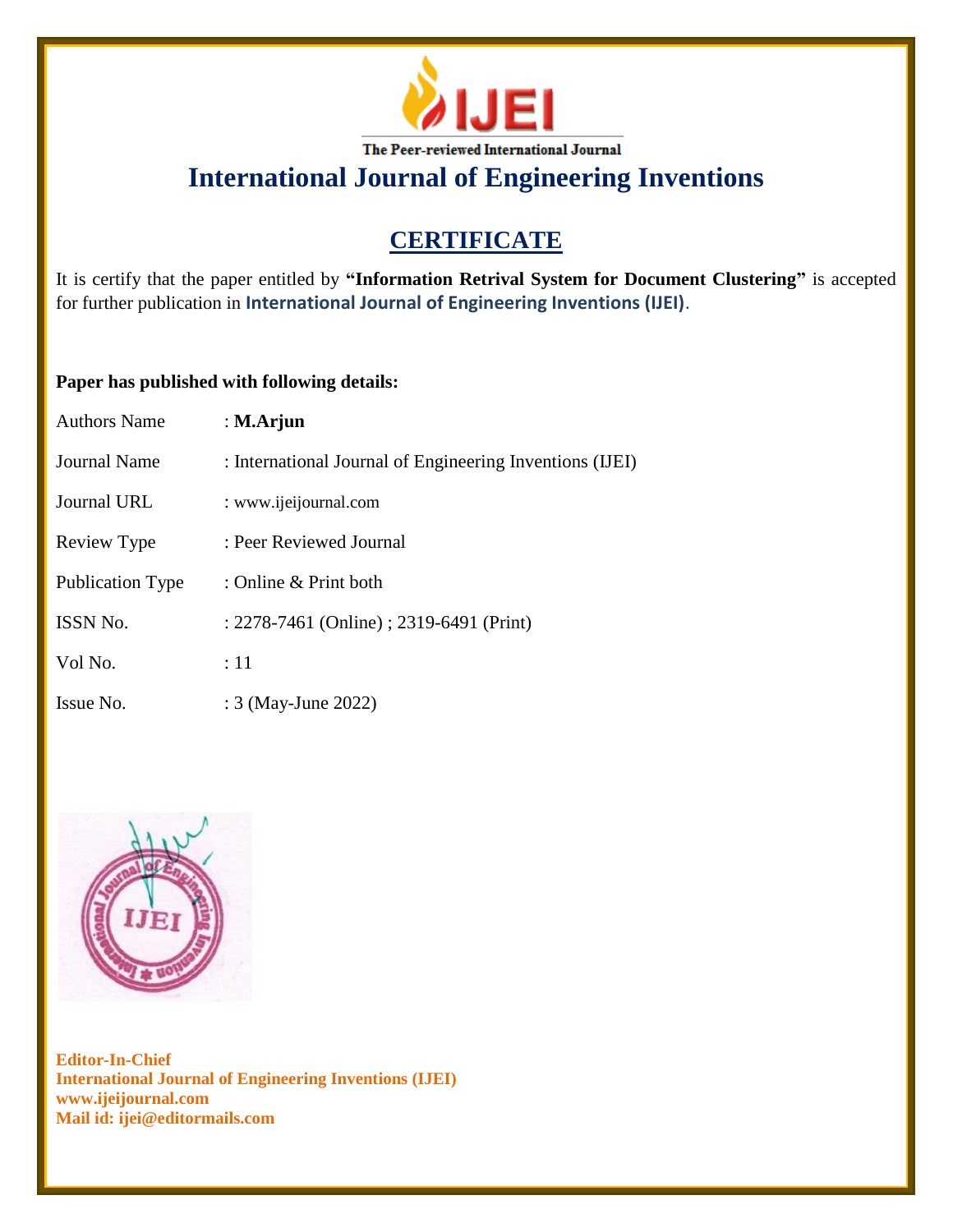

# **CERTIFICATE**

It is certify that the paper entitled by **"Information Retrival System for Document Clustering"** is accepted for further publication in **International Journal of Engineering Inventions (IJEI)**.

### **Paper has published with following details:**

| Authors Name            | : K.Govardhanareddy                                      |
|-------------------------|----------------------------------------------------------|
| Journal Name            | : International Journal of Engineering Inventions (IJEI) |
| Journal URL             | : www.ijeijournal.com                                    |
| Review Type             | : Peer Reviewed Journal                                  |
| <b>Publication Type</b> | : Online & Print both                                    |
| <b>ISSN No.</b>         | : 2278-7461 (Online) ; 2319-6491 (Print)                 |
| Vol No.                 | :11                                                      |
| Issue No.               | : 3 (May-June 2022)                                      |